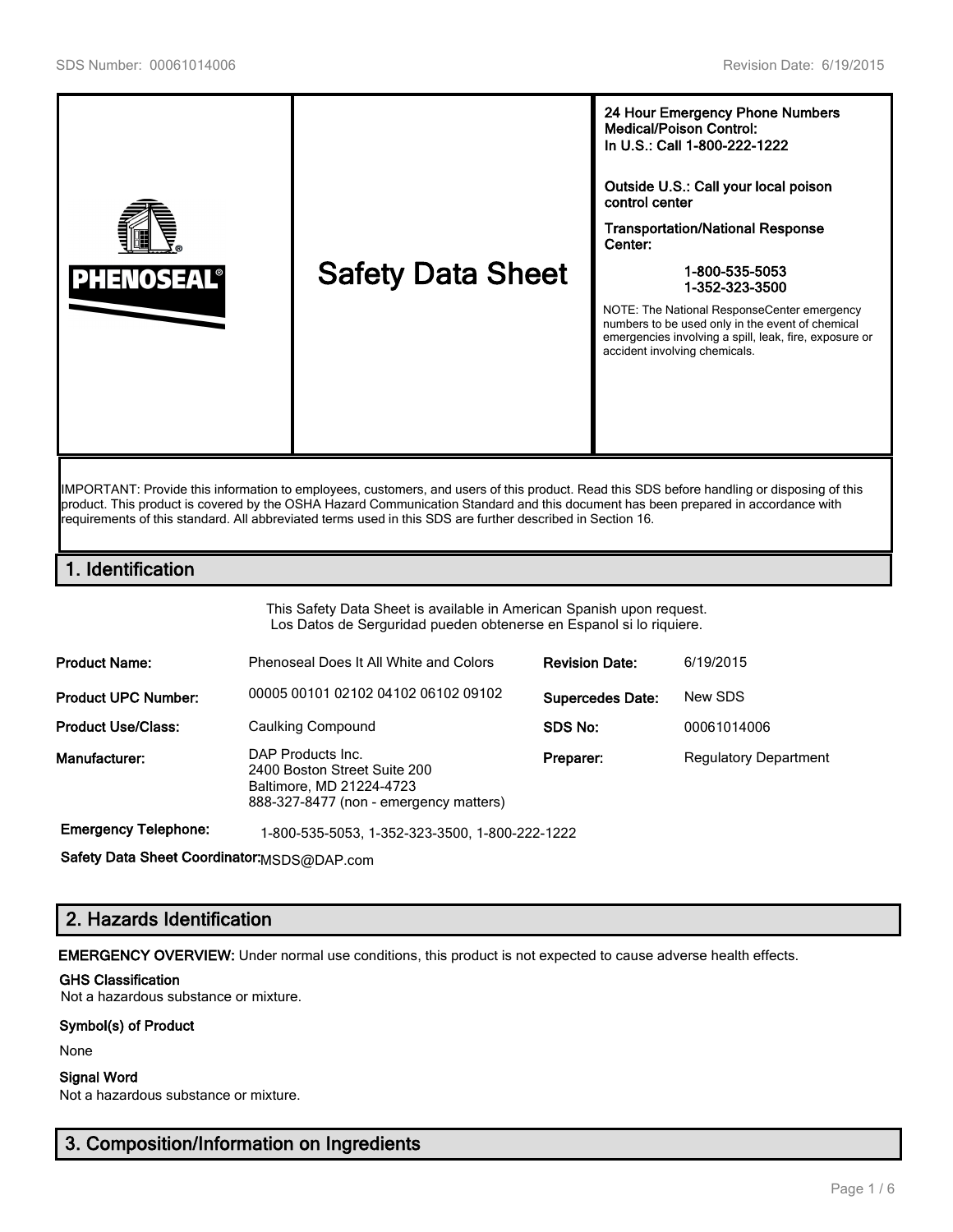| <b>Chemical Name</b>   | CAS-No.    | Wt. % GHS Symbols      | <b>GHS Statements</b> |
|------------------------|------------|------------------------|-----------------------|
| Calcium Meta Silicate  | 13983-17-0 | 10-25 GHS03            | H270                  |
| Talc (non-asbestiform) | 14807-96-6 | 10-25 GHS03            | H <sub>270</sub>      |
| Propylene glycol       | 57-55-6    | 2.5-10 GHS03           | H <sub>270</sub>      |
| Titanium dioxide       | 13463-67-7 | 1.0-2.5 No Information | No Information        |
| Texanol                | 25265-77-4 | $1.0 - 2.5$ GHS03      | H270                  |
| Carbon black           | 1333-86-4  | 0.1-1.0 No Information | No Information        |

The text for GHS Hazard Statements shown above (if any) is given in the "Other information" Section.

# 4. First-aid Measures

FIRST AID - INHALATION: Material is not likely to present an inhalation hazard at ambient conditions. If you experience difficulty in breathing, leave the area to obtain fresh air. If continued difficulty is experienced, get medical attention immediately.

FIRST AID - SKIN CONTACT: No health hazards are known to exist. In case of contact, wash skin immediately with soap and water.

FIRST AID - EYE CONTACT: In case of contact, immediately flush eyes with large quantities of water for at least 15 minutes until irritation subsides. Get medical attention immediately.

FIRST AID - INGESTION: If swallowed, DO NOT INDUCE VOMITING. Get medical attention immediately.

## 5. Fire-fighting Measures

UNUSUAL FIRE AND EXPLOSION HAZARDS: None Known.

SPECIAL FIREFIGHTING PROCEDURES: Wear self-contained breathing apparatus pressure-demand (NIOSH approved or equivalent) and full protective gear. Use water spray to cool exposed surfaces.

EXTINGUISHING MEDIA: Carbon Dioxide, Dry Chemical, Foam, Water Fog

## 6. Accidental Release Measures

### ENVIRONMENTAL MEASURES: No Information

STEPS TO BE TAKEN IF MATERIAL IS RELEASED OR SPILLED: Contain spilled material and remove with inert absorbent. Dispose of contaminated absorbent, container and unused contents in accordance with local, state and federal regulations. Scrape up dried material and place into containers. Use personal protective equipment as necessary. In case of spillage, absorb with inert material and dispose of in accordance with applicable regulations.

## 7. Handling and Storage

HANDLING: KEEP OUT OF REACH OF CHILDREN!DO NOT TAKE INTERNALLY. Use only with adequate ventilation. Ensure fresh air entry during application and drying. Wash thoroughly after handling.

STORAGE: Avoid excessive heat and freezing. Do not store at temperatures above 120 degrees F. Store away from caustics and oxidizers.

## 8. Exposure Controls/Personal Protection

| Ingredients with Occupational Exposure Limits   |                                                                                                                              |                       |                            |                         |  |
|-------------------------------------------------|------------------------------------------------------------------------------------------------------------------------------|-----------------------|----------------------------|-------------------------|--|
| <b>Chemical Name</b>                            | <b>ACGIH TLV-TWA</b>                                                                                                         | <b>ACGIH-TLV STEL</b> | <b>OSHA PEL-TWA</b>        | <b>OSHA PEL-CEILING</b> |  |
| Calcium Meta Silicate<br>Talc (non-asbestiform) | N.E.<br>2 mg/m3 TWA<br>particulate matter<br>containing no<br>asbestos and <1%<br>crystalline silica.<br>respirable fraction | N.E.<br>N.E.          | N.E.<br>N.E.               | N.E.<br>N.E.            |  |
| Propylene glycol                                | N.E.                                                                                                                         | N.E.                  | N.E.                       | N.E.                    |  |
| Titanium dioxide                                | 10 mg/m3 TWA                                                                                                                 | N.E.                  | 15 mg/m3 TWA<br>total dust | <b>N.E.</b>             |  |
| Texanol                                         | N.E.                                                                                                                         | N.E.                  | N.E.                       | N.E.                    |  |
| Carbon black                                    | 3 mg/m3 TWA<br>inhalable fraction                                                                                            | N.E.                  | 3.5 mg/m3 TWA              | N.E.                    |  |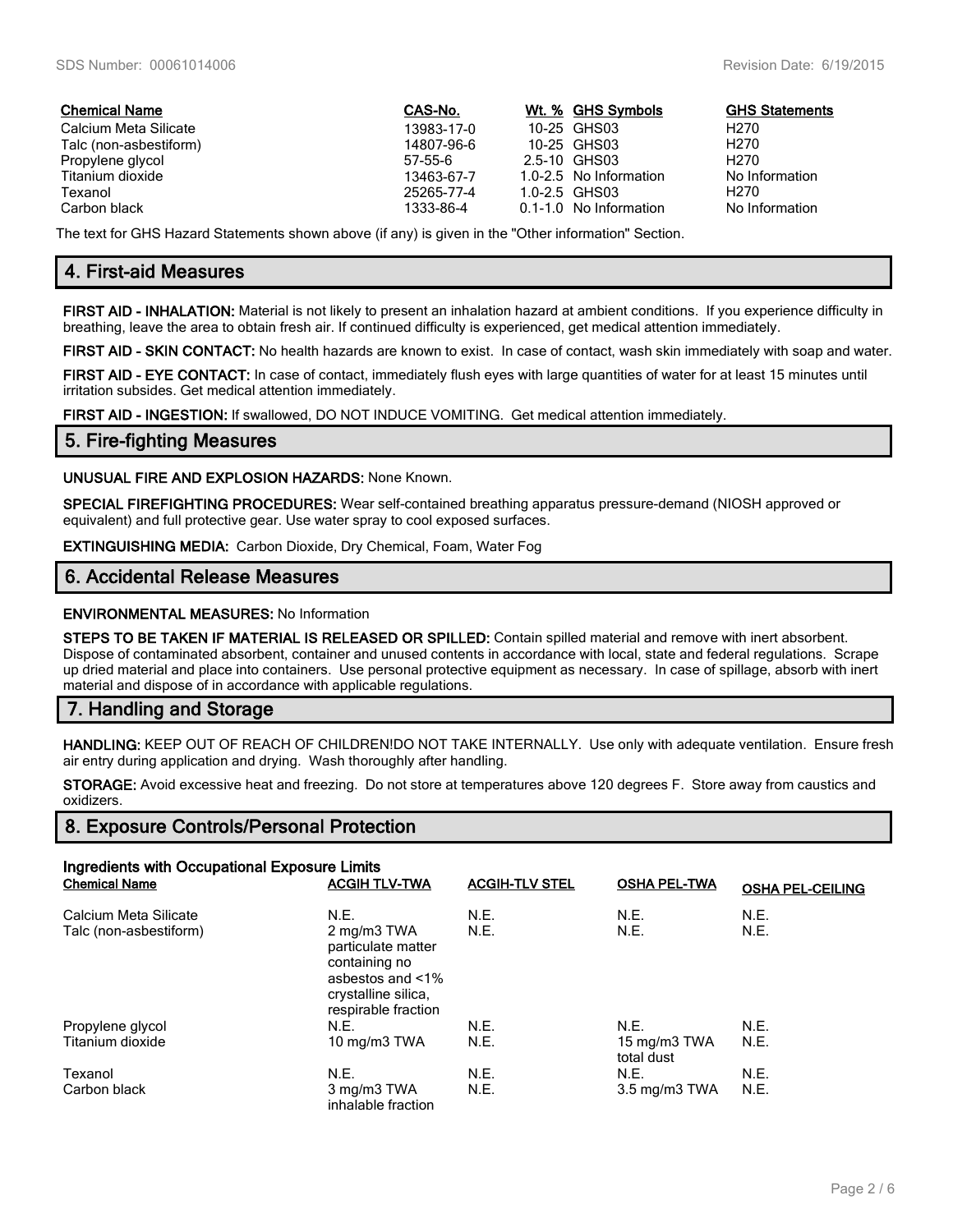Further Advice: MEL = Maximum Exposure Limit OES = Occupational Exposure Standard SUP = Supplier's Recommendation Sk = Skin Sensitizer N.E. = Not Established

#### Personal Protection



RESPIRATORY PROTECTION: No personal respiratory protective equipment normally required.



**SKIN PROTECTION: Rubber gloves.** 



EYE PROTECTION: Goggles or safety glasses with side shields.



OTHER PROTECTIVE EQUIPMENT: Not required under normal use.



HYGIENIC PRACTICES: Wash hands before breaks and at the end of workday. Remove and wash contaminated clothing before re-use.

# 9. Physical and Chemical Properties

| Appearance:                    | Colored                     | <b>Physical State:</b>             | Paste          |
|--------------------------------|-----------------------------|------------------------------------|----------------|
| Odor:                          | Very Slight Ammonia         | <b>Odor Threshold:</b>             | Not Establishe |
| Density, g/cm3:                | $1.25 - 1.28$               | pH:                                | Between 7.0 a  |
| Freeze Point. °C:              | Not Established             | Viscosity (mPa.s):                 | Not Establishe |
| <b>Solubility in Water:</b>    | No Information              | Partition Coeff., n-octanol/water: | Not Establishe |
| Decomposition Temperature, °C: | Not Established             | <b>Explosive Limits, %:</b>        | $N.I. - N.I.$  |
| Boiling Range, °C:             | $N.I. - N.I.$               | Auto-Ignition Temperature, °C      | Not Establishe |
| Minimum Flash Point, °C:       | 93.3                        | Vapor Pressure, mmHg:              | No Information |
| <b>Evaporation Rate:</b>       | Slower Than n-Butyl Acetate | Flash Method:                      | Seta Closed C  |
| Vapor Density:                 | Heavier Than Air            | <b>Flammability:</b>               | No Information |
| Combustibility:                | Does not support combustion |                                    |                |

**Physical State:** Paste Ammonia **Odor Threshold:** Not Established **pH: Density Between** 7.0 and 12.0 hed **Viscosity (mPa.s):** Not Established ion **Partition Coeff., n-octanol/water:** Not Established hed **Explosive Limits, %:** N.I. - N.I. - N.I.<br>Auto-Ignition Temperature, °C Not Established Auto-Ignition Temperature, °C Not Established<br>Vapor Pressure, mmHq: No Information Vapor Pressure, mmHg: n-Butyl Acetate Flash Method: Seta Closed Cup

(See "Other information" Section for abbreviation legend) (If product is an aerosol, the flash point stated above is that of the propellant.)

# 10. Stability and Reactivity

STABILITY: Stable under recommended storage conditions.

CONDITIONS TO AVOID: Excessive heat and freezing.

INCOMPATIBILITY: Incompatible with strong bases and oxidizing agents.

HAZARDOUS DECOMPOSITION PRODUCTS: Normal decomposition products, i.e., COx, NOx.

## 11. Toxicological Information

EFFECT OF OVEREXPOSURE - INHALATION: Under normal use conditions, this product is not expected to cause adverse health effects. Inhalation of vapors in high concentration may cause mild irritation of respiratory system (nose, mouth, mucous membranes).

EFFECT OF OVEREXPOSURE - SKIN CONTACT: Under normal use conditions, this product is not expected to cause adverse health effects. Prolonged or repeated contact with skin may cause mild irritation.

EFFECT OF OVEREXPOSURE - EYE CONTACT: Under normal use conditions, this product is not expected to cause adverse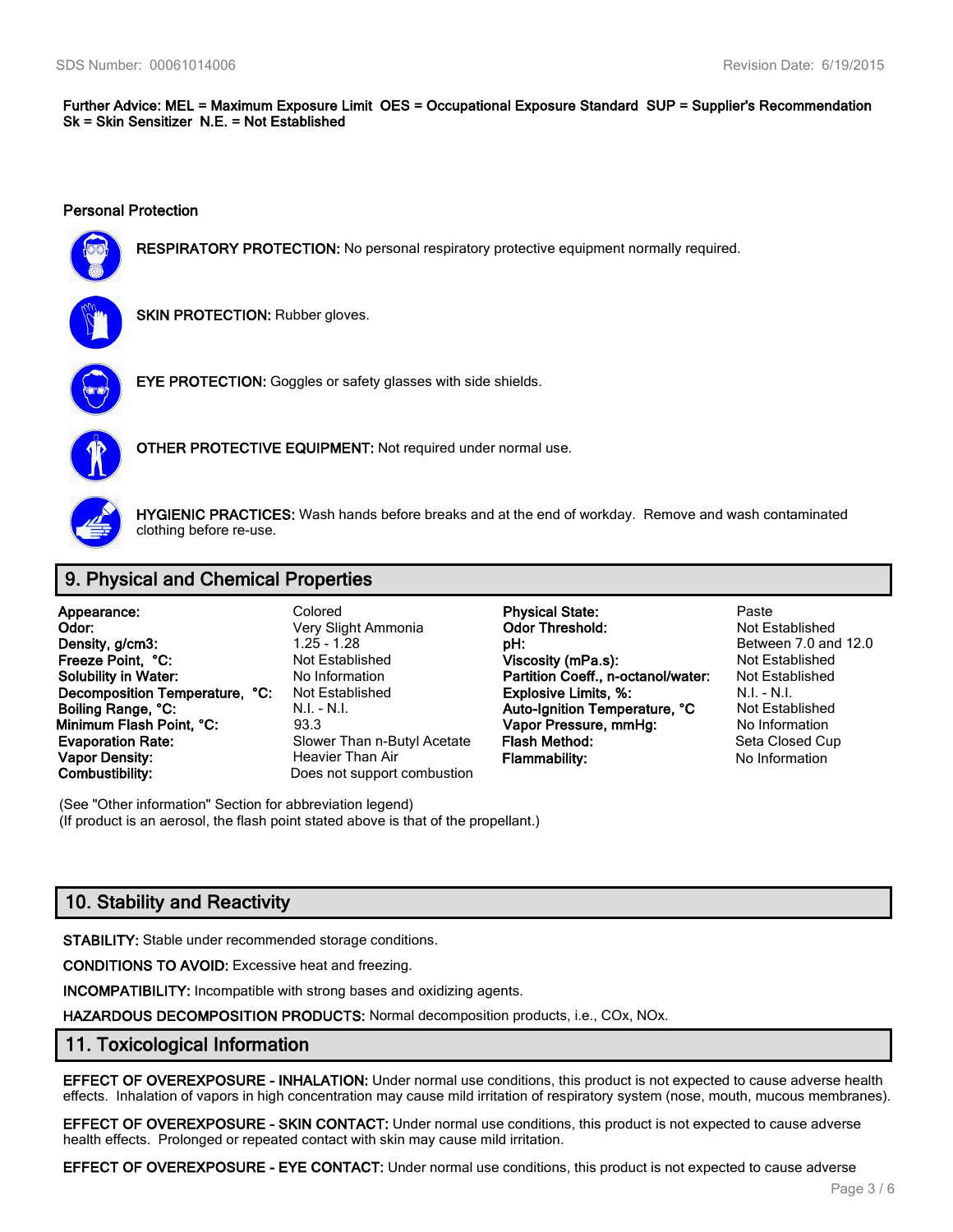health effects. Direct eye contact may cause irritation.

EFFECT OF OVEREXPOSURE - INGESTION: Under normal use conditions, this product is not expected to cause adverse health effects. Single dose oral toxicity is very low. Amounts ingested incidental to industrial handling are not likely to cause injury; however, ingestion of large amounts may cause injury.

#### CARCINOGENICITY: No Information

EFFECT OF OVEREXPOSURE - CHRONIC HAZARDS: Repeated or prolonged exposure may cause irritation of eyes and skin.

PRIMARY ROUTE(S) OF ENTRY: Inhalation, Skin Contact

### Acute Toxicity Values

The acute effects of this product have not been tested. Data on individual components are tabulated below

| CAS-No.<br>13983-17-0 | <b>Chemical Name</b><br>Calcium Meta Silicate | Oral LD50<br>N.I. | Dermal LD50<br>N.I. | Vapor LC50<br>N.I. |
|-----------------------|-----------------------------------------------|-------------------|---------------------|--------------------|
| 14807-96-6            | Talc (non-asbestiform)                        | N.I.              | N.I.                | N.I.               |
| $57 - 55 - 6$         | Propylene glycol                              | 22000 mg/kg Rat   | >2000 mg/kg Rabbit  | $>20$ ma/L         |
| 13463-67-7            | Titanium dioxide                              | >10000 mg/kg Rat  | >5000 mg/kg Rabbit  | $>20$ ma/L         |
| 25265-77-4            | Texanol                                       | 3200 mg/kg Rat    | >15200 mg/kg Rat    | N.I.               |
| 1333-86-4             | Carbon black                                  | >8000 mg/kg Rat   | >3000 mg/kg Rabbit  | 6.750 mg/m3 Rat    |
|                       |                                               |                   |                     |                    |

N.I. = No Information

# 12. Ecological Information

ECOLOGICAL INFORMATION: Ecological injuries are not known or expected under normal use.

## 13. Disposal Information

DISPOSAL INFORMATION: This product does not meet the definition of a hazardous waste according to U.S. EPA Hazardous Waste Management Regulation, 40 CFR Section 261. Dispose as hazardous waste according to all local, state, federal and provincial regulations. State and Local regulations/restrictions are complex and may differ from Federal regulations. Responsibility for proper waste disposal is with the owner of the waste.

# 14. Transport Information

SPECIAL TRANSPORT PRECAUTIONS: No Information

| <b>DOT UN/NA Number:</b>                                       | N.A.                   |
|----------------------------------------------------------------|------------------------|
| <b>DOT Proper Shipping Name:</b><br><b>DOT Technical Name:</b> | Not Regulated.<br>N.A. |
| <b>DOT Hazard Class:</b>                                       | N.A.                   |
| <b>Hazard SubClass:</b>                                        | N.A.                   |
| <b>Packing Group:</b>                                          | N.A.                   |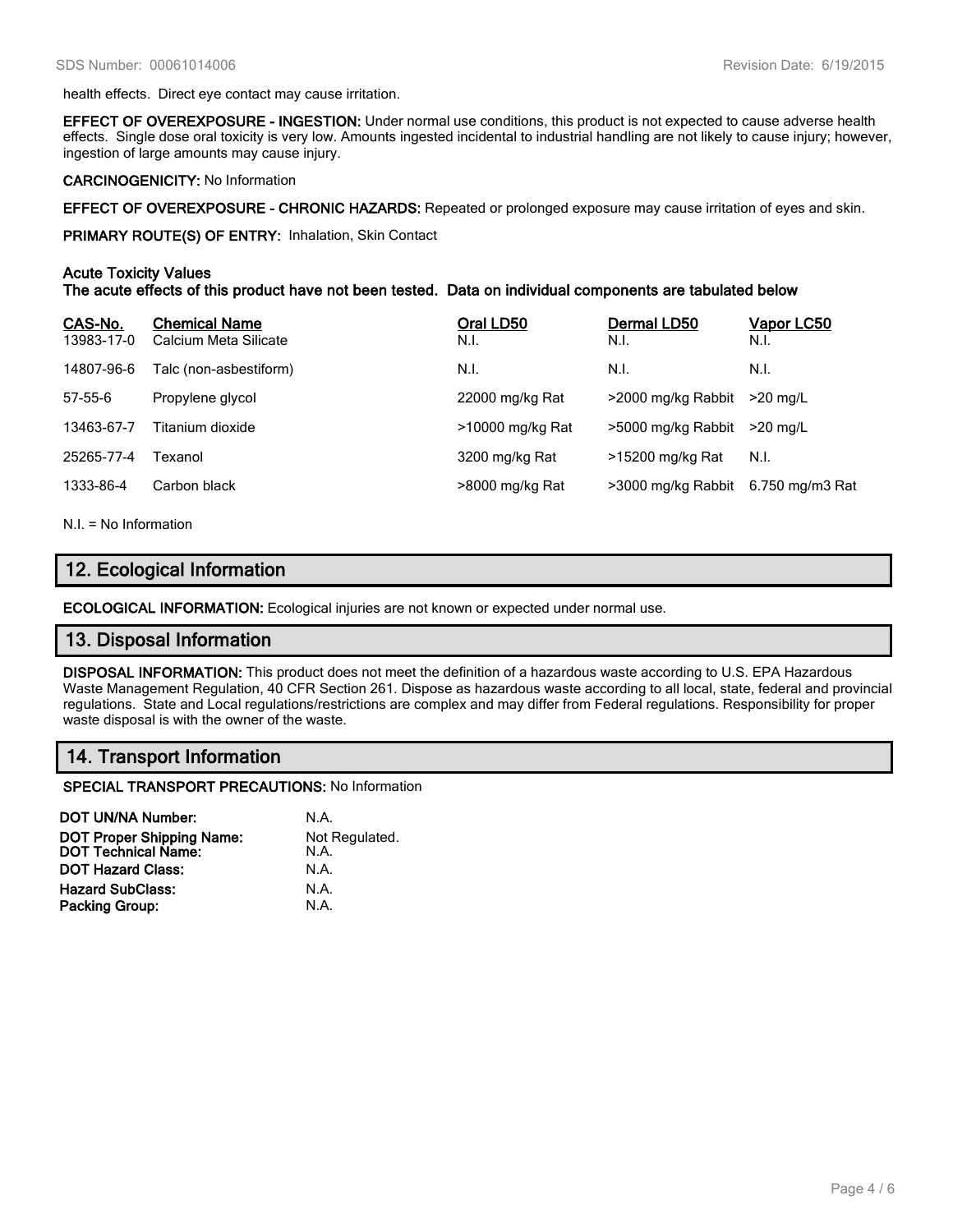## 15. Regulatory Information

## U.S. Federal Regulations:

### CERCLA - SARA Hazard Category

This product has been reviewed according to the EPA 'Hazard Categories' promulgated under Sections 311 and 312 of the Superfund Amendment and Reauthorization Act of 1986 (SARA Title III) and is considered, under applicable definitions, to meet the following categories:

Acute Health Hazard, Chronic Health Hazard

#### SARA SECTION 313:

This product contains the following substances subject to the reporting requirements of Section 313 of Title III of the Superfund Amendment and Reauthorization Act of 1986 and 40 CFR part 372:

No Sara 313 components exist in this product.

#### TOXIC SUBSTANCES CONTROL ACT:

All ingredients in this product are either on TSCA inventory list, or otherwise exempt. This product contains the following chemical substances subject to the reporting requirements of TSCA 12(B) if exported from the United States:

No TSCA 12(b) components exist in this product.

### CALIFORNIA PROPOSITION 65 CARCINOGENS AND REPRODUCTIVE TOXINS

**CALIFORNIA PROPOSITION 65:** No Information

## International Regulations: As follows -

### CANADIAN WHMIS:

This SDS has been prepared in compliance with Controlled Product Regulations except for the use of the 16 headings.

WHMIS Class Consumer Commodity

| 16. Other Information                                 |  |                                                           |           |                    |  |                             |          |  |
|-------------------------------------------------------|--|-----------------------------------------------------------|-----------|--------------------|--|-----------------------------|----------|--|
| <b>Revision Date:</b>                                 |  |                                                           | 6/19/2015 |                    |  | <b>Supersedes Date:</b>     | New MSDS |  |
| <b>Reason for revision:</b><br>Datasheet produced by: |  | HazCom2012/GHS Conversion<br><b>Regulatory Department</b> |           |                    |  |                             |          |  |
| <b>HMIS Ratings:</b>                                  |  |                                                           |           |                    |  |                             |          |  |
| Health:                                               |  | <b>Flammability:</b>                                      |           | <b>Reactivity:</b> |  | <b>Personal Protection:</b> | х        |  |
|                                                       |  |                                                           |           |                    |  |                             |          |  |

VOC Less Water Less Exempt Solvent, g/L125.3

VOC Material, g/L:75

VOC as Defined by California Consumer Product Regulation, Wt/Wt%: $0.5$ 

Text for GHS Hazard Statements shown in Section 3 describing each ingredient:

H270 May cause or intensify fire; oxidiser.

Icons for GHS Pictograms shown in Section 3 describing each ingredient:

GHS03